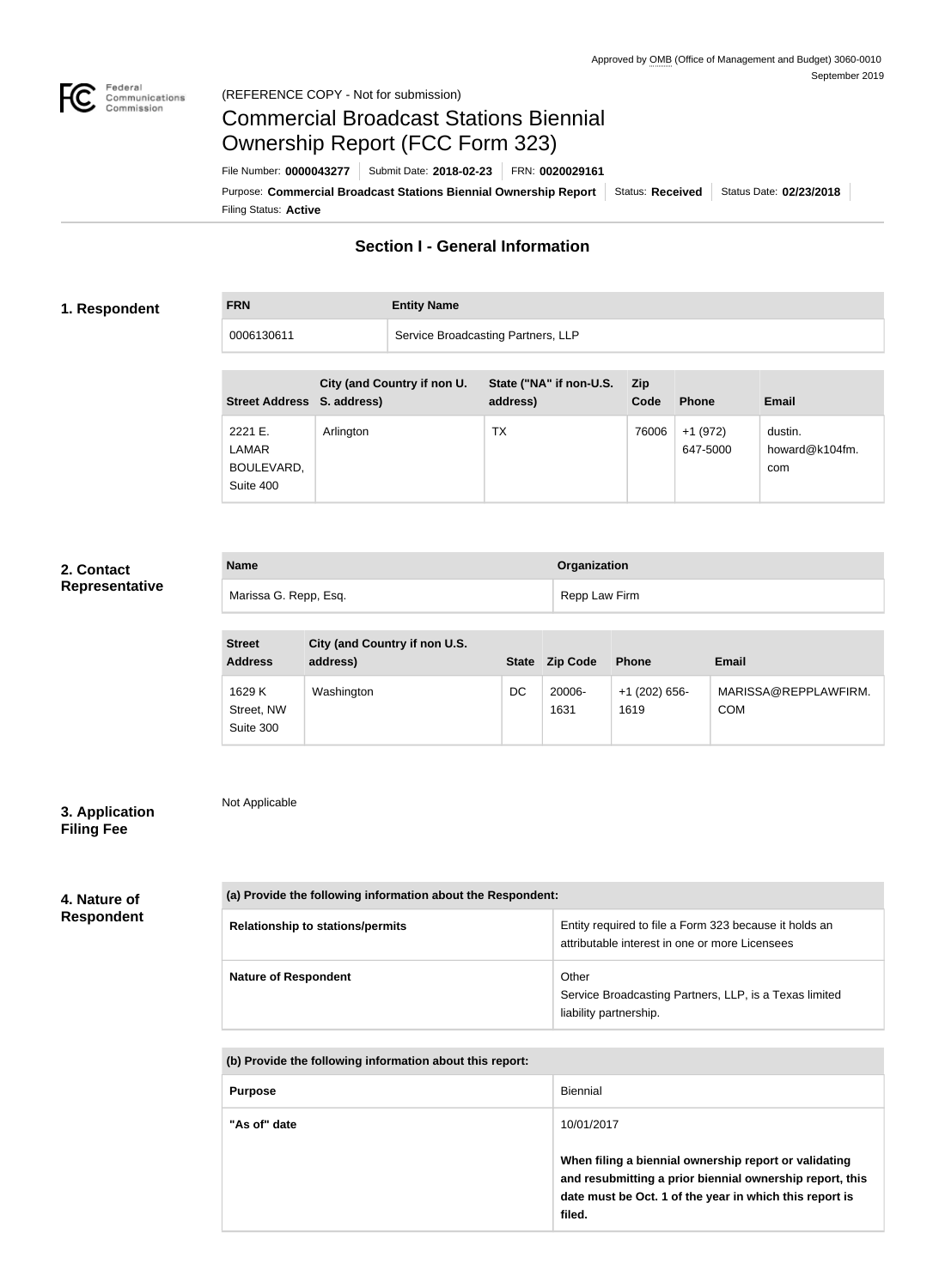### **5. Licensee(s) and Station(s)**

**Respondent is filing this report to cover the following Licensee(s) and station(s):**

| <b>Licensee/Permittee Name</b><br><b>FRN</b> |                  |                |              |                |
|----------------------------------------------|------------------|----------------|--------------|----------------|
| Service Broadcasting Group, LLC              |                  |                | 0020029161   |                |
|                                              |                  |                |              |                |
| Fac. ID No.                                  | <b>Call Sign</b> | <b>City</b>    | <b>State</b> | <b>Service</b> |
| 9747                                         | <b>KRNB</b>      | <b>DECATUR</b> | TX           | <b>FM</b>      |
| 59702                                        | KKDA-FM          | <b>DALLAS</b>  | ТX           | <b>FM</b>      |

### **Section II – Biennial Ownership Information**

#### **1. 47 C.F.R. Section 73.3613 and Other Documents**

Licensee Respondents that hold authorizations for one or more full power television, AM, and/or FM stations should list all contracts and other instruments set forth in 47 C.F.R. Section 73.3613(a) through (c) for the facility or facilities listed on this report. In addition, attributable Local Marketing Agreements (LMAs) and attributable Joint Sales Agreements (JSAs) must be disclosed by the licensee of the brokering station on its ownership report. If the agreement is an attributable LMA, an attributable JSA, or a network affiliation agreement, check the appropriate box. Otherwise, select "Other." Non-Licensee Respondents, as well as Licensee Respondents that only hold authorizations for Class A television and/or low power television stations, should select "Not Applicable" in response to this question.

Not Applicable.

#### **2. Ownership Interests**

**(a)** Ownership Interests. This Question requires Respondents to enter detailed information about ownership interests by generating a series of subforms. Answer each question on each subform. The first subform listing should be for the Respondent itself. If the Respondent is not a natural person, also list each of the officers, directors, stockholders, non-insulated partners, non-insulated members, and any other persons or entities with a direct attributable interest in the Respondent pursuant to the standards set forth in 47 C.F.R. Section 73.3555. (A "direct" interest is one that is not held through any intervening companies or entities.) List each interest holder with a direct attributable interest in the Respondent separately.

Leave the percentage of total assets (Equity Debt Plus) field blank for an interest holder unless that interest holder has an attributable interest in the Respondent solely on the basis of the Commission's Equity Debt Plus attribution standard, 47 C.F.R. Section 73.3555, Note 2(i).

In the case of vertical or indirect ownership structures, list only those interests in the Respondent that also represent an attributable interest in the Licensee(s) for which the report is being submitted.

Entities that are part of an organizational structure that includes holding companies or other forms of indirect ownership must file separate ownership reports. In such a structure do not report, or file a separate report for, any interest holder that does not have an attributable interest in the Licensee(s) for which the report is being submitted.

Please see the Instructions for further detail concerning interests that must be reported in response to this question.

The Respondent must provide an FCC Registration Number for each interest holder reported in response to this question. Please see the Instructions for detailed information and guidance concerning this requirement.

| <b>FRN</b><br>0006130611<br><b>Entity Name</b><br>Service Broadcasting Partners, LLP<br><b>Address</b><br>PO Box<br><b>Street 1</b><br>2221 E. LAMAR BOULEVARD, Suite 400<br><b>Street 2</b><br><b>City</b><br>Arlington<br>State ("NA" if non-U.S.<br><b>TX</b><br>address)<br>76006<br><b>Zip/Postal Code</b> |  |  |  |
|-----------------------------------------------------------------------------------------------------------------------------------------------------------------------------------------------------------------------------------------------------------------------------------------------------------------|--|--|--|
|                                                                                                                                                                                                                                                                                                                 |  |  |  |
|                                                                                                                                                                                                                                                                                                                 |  |  |  |
|                                                                                                                                                                                                                                                                                                                 |  |  |  |
|                                                                                                                                                                                                                                                                                                                 |  |  |  |
|                                                                                                                                                                                                                                                                                                                 |  |  |  |
|                                                                                                                                                                                                                                                                                                                 |  |  |  |
|                                                                                                                                                                                                                                                                                                                 |  |  |  |
|                                                                                                                                                                                                                                                                                                                 |  |  |  |

**Ownership Information**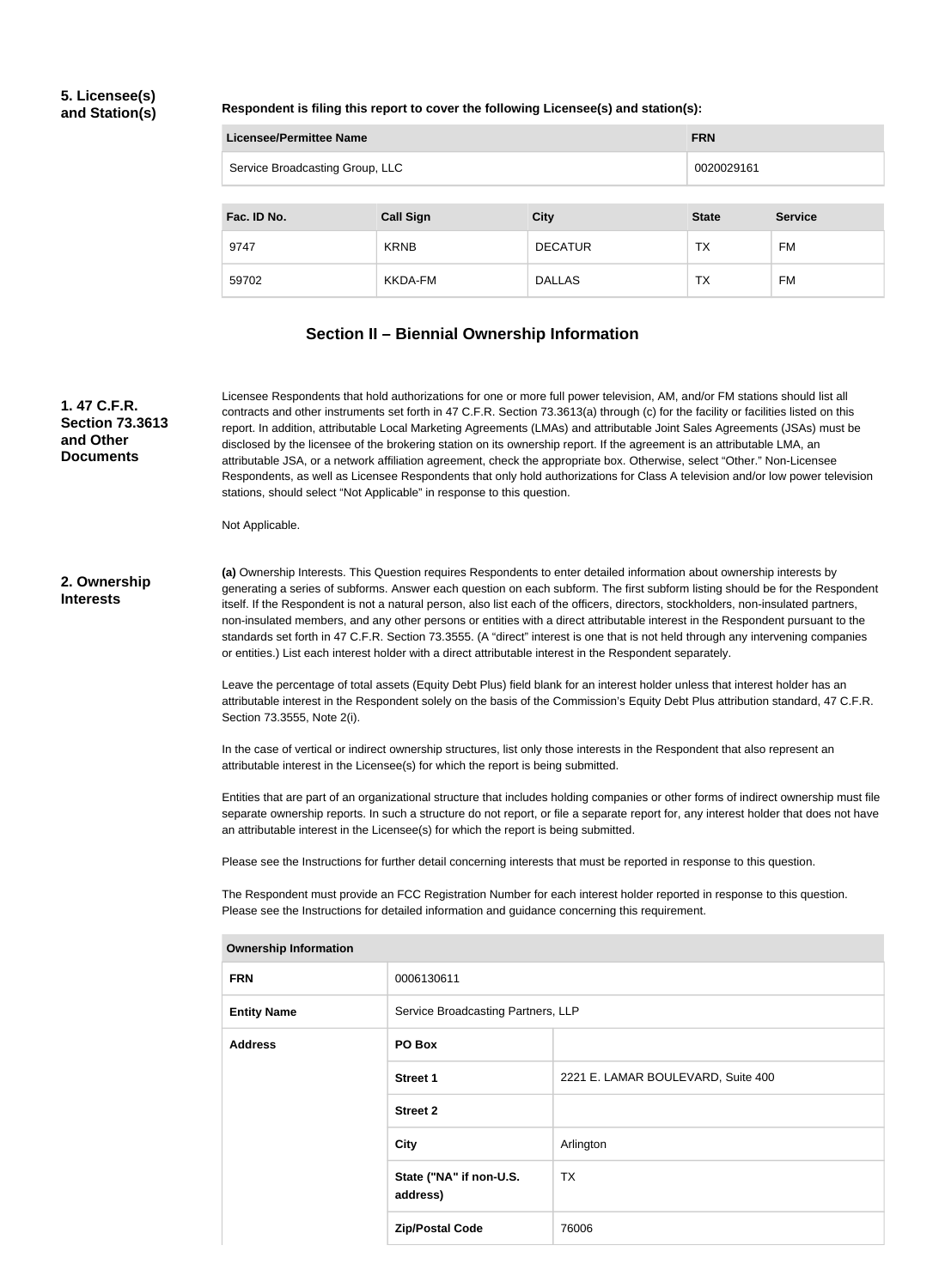|                                                         | Country (if non-U.S.<br>address)                                                     | <b>United States</b> |                            |
|---------------------------------------------------------|--------------------------------------------------------------------------------------|----------------------|----------------------------|
| <b>Listing Type</b>                                     | Respondent                                                                           |                      |                            |
| <b>Positional Interests</b><br>(check all that apply)   | Respondent                                                                           |                      |                            |
| <b>Tribal Nation or Tribal</b><br><b>Entity</b>         | Interest holder is not a Tribal nation or Tribal entity                              |                      |                            |
| <b>Interest Percentages</b><br>(enter percentage values | <b>Voting</b>                                                                        | 0.0%                 | <b>Jointly Held?</b><br>No |
| from 0.0 to 100.0)                                      | <b>Equity</b>                                                                        | 0.0%                 |                            |
|                                                         | <b>Total assets (Equity Debt</b><br>Plus)                                            | 0.0%                 |                            |
|                                                         | Does interest holder have an attributable interest in one or more broadcast stations |                      | <b>No</b>                  |

**that do not appear on this report?**

| <b>Ownership Information</b>                              |                                                                                      |                                    |                            |  |
|-----------------------------------------------------------|--------------------------------------------------------------------------------------|------------------------------------|----------------------------|--|
| <b>FRN</b>                                                | 0027155795                                                                           |                                    |                            |  |
| <b>Name</b>                                               | Hymen Childs                                                                         |                                    |                            |  |
| <b>Address</b>                                            | PO Box                                                                               |                                    |                            |  |
|                                                           | <b>Street 1</b>                                                                      | 2221 E. LAMAR BOULEVARD, Suite 400 |                            |  |
|                                                           | <b>Street 2</b>                                                                      |                                    |                            |  |
|                                                           | <b>City</b>                                                                          | Arlington                          |                            |  |
|                                                           | State ("NA" if non-U.S.<br>address)                                                  | <b>TX</b>                          |                            |  |
|                                                           | <b>Zip/Postal Code</b>                                                               | 76006                              |                            |  |
|                                                           | Country (if non-U.S.<br>address)                                                     | <b>United States</b>               |                            |  |
| <b>Listing Type</b>                                       | Other Interest Holder                                                                |                                    |                            |  |
| <b>Positional Interests</b><br>(check all that apply)     | Other - Managing Partner                                                             |                                    |                            |  |
| Citizenship, Gender,                                      | <b>Citizenship</b>                                                                   | US                                 |                            |  |
| <b>Ethnicity, and Race</b><br><b>Information (Natural</b> | Gender                                                                               | Male                               |                            |  |
| <b>Persons Only)</b>                                      | <b>Ethnicity</b>                                                                     | Not Hispanic or Latino             |                            |  |
|                                                           | Race                                                                                 | White                              |                            |  |
| <b>Interest Percentages</b><br>(enter percentage values   | Voting                                                                               | 75.0%                              | <b>Jointly Held?</b><br>No |  |
| from 0.0 to 100.0)                                        | <b>Equity</b>                                                                        | 46.0%                              |                            |  |
|                                                           | <b>Total assets (Equity Debt</b><br>Plus)                                            |                                    |                            |  |
| that do not appear on this report?                        | Does interest holder have an attributable interest in one or more broadcast stations |                                    | <b>No</b>                  |  |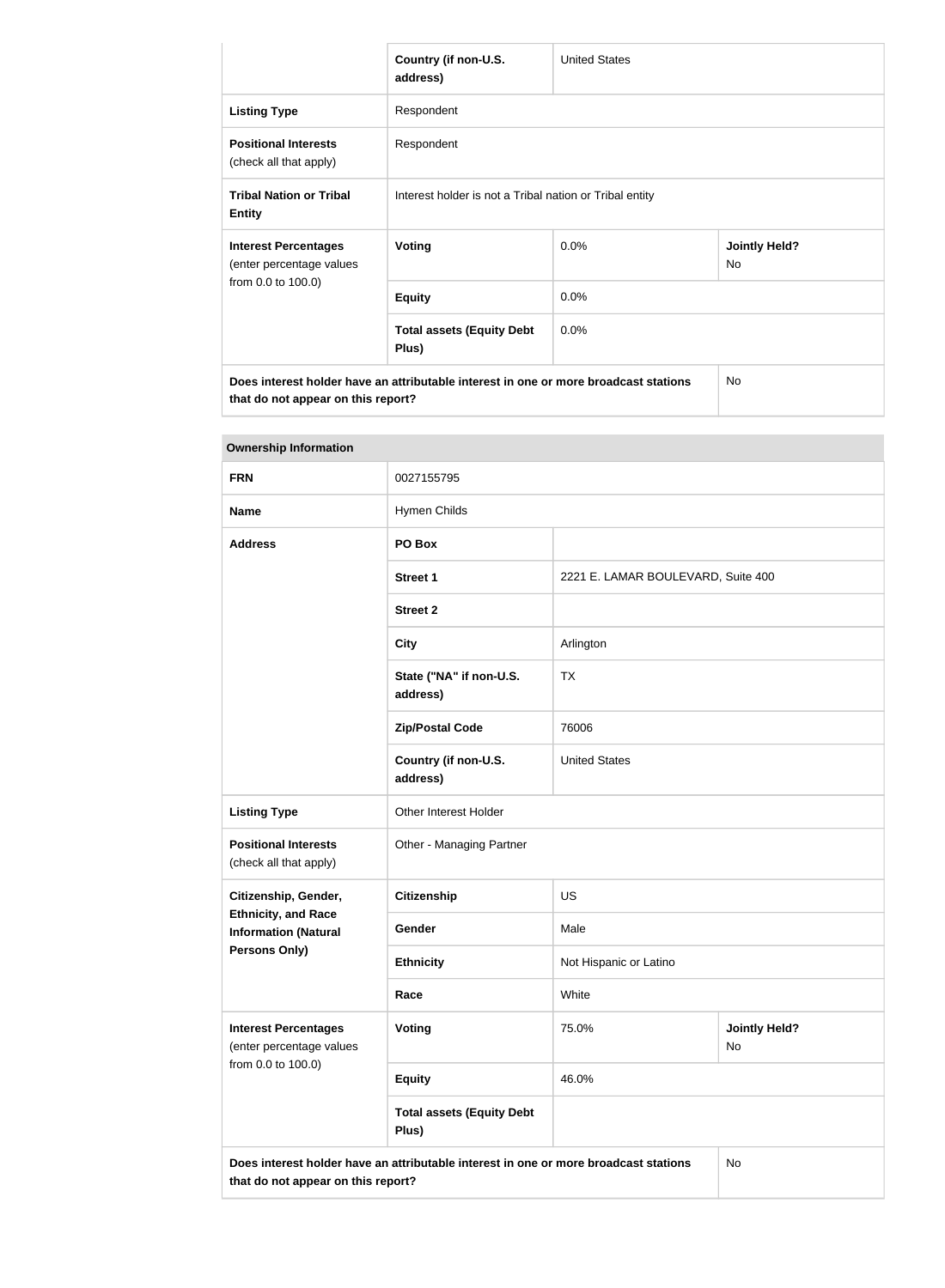**(b) Respondent certifies that any interests, including equity, financial, or voting interests, not reported in this filing are non-attributable.**

If "No," submit as an exhibit an explanation.

No - see attachment to Service Broadcasting Group, LLC Ownership Report (FRN 0020029161): Statement Regarding Holders of Minority Voting Partnership Units and Non-Voting Partnership Units of Service Broadcasting Partners, LLP

| (c) Does the Respondent or any reported interest holder<br>hold an attributable interest in any newspaper entities in<br>the same market as any station for which this report is<br>filed, as defined in 47 C.F.R. Section 73.3555? | No |
|-------------------------------------------------------------------------------------------------------------------------------------------------------------------------------------------------------------------------------------|----|
|                                                                                                                                                                                                                                     |    |
| If "Yes," provide information describing the interest(s), using<br>EITHER the subform OR the spreadsheet option below.<br>Respondents with a large number (50 or more) of entries to<br>submit should use the spreadsheet option.   |    |
|                                                                                                                                                                                                                                     |    |
| NOTE: Spreadsheets must be submitted in a special XML                                                                                                                                                                               |    |
| Spreadsheet format with the appropriate structure that is<br>specified in the documentation. For instructions on how to                                                                                                             |    |
| use the spreadsheet option to complete this question                                                                                                                                                                                |    |
| (including templates to start with), please Click Here.                                                                                                                                                                             |    |
| If using the subform, leave the percentage of total assets                                                                                                                                                                          |    |
| (Equity Debt Plus) field blank for an interest holder unless                                                                                                                                                                        |    |
| that interest holder has an attributable interest in the                                                                                                                                                                            |    |
| newspaper entity solely on the basis of the Commission's                                                                                                                                                                            |    |
| Equity Debt Plus attribution standard, 47 C.F.R. Section                                                                                                                                                                            |    |
| 73.3555, Note 2(i). If using an XML Spreadsheet, enter "NA"                                                                                                                                                                         |    |
| into the percentage of total assets (Equity Debt Plus) field<br>for an interest holder unless that interest holder has an                                                                                                           |    |
| attributable interest in the newspaper entity solely on the                                                                                                                                                                         |    |
| basis of the Commission's Equity Debt Plus attribution                                                                                                                                                                              |    |
| standard.                                                                                                                                                                                                                           |    |
| The Respondent must provide an FCC Registration Number                                                                                                                                                                              |    |
| for each interest holder reported in response to this                                                                                                                                                                               |    |
| question. Please see the Instructions for detailed information                                                                                                                                                                      |    |
| and guidance concerning this requirement.                                                                                                                                                                                           |    |
|                                                                                                                                                                                                                                     |    |

**(d) Are any of the individuals listed as an attributable interest holder in the Respondent married to each other or related to each other as parentchild or as siblings?** No

If "Yes," provide the following information for each such the relationship.

| (e) Is Respondent seeking an attribution exemption for any officer or director with<br>duties wholly unrelated to the Licensee(s)?                                                                                             | No |
|--------------------------------------------------------------------------------------------------------------------------------------------------------------------------------------------------------------------------------|----|
| If "Yes," complete the information in the required fields and submit an Exhibit fully describing<br>that individual's duties and responsibilities, and explaining why that individual should not be<br>attributed an interest. |    |

**Certification Section Section Question** *Question* **Response**